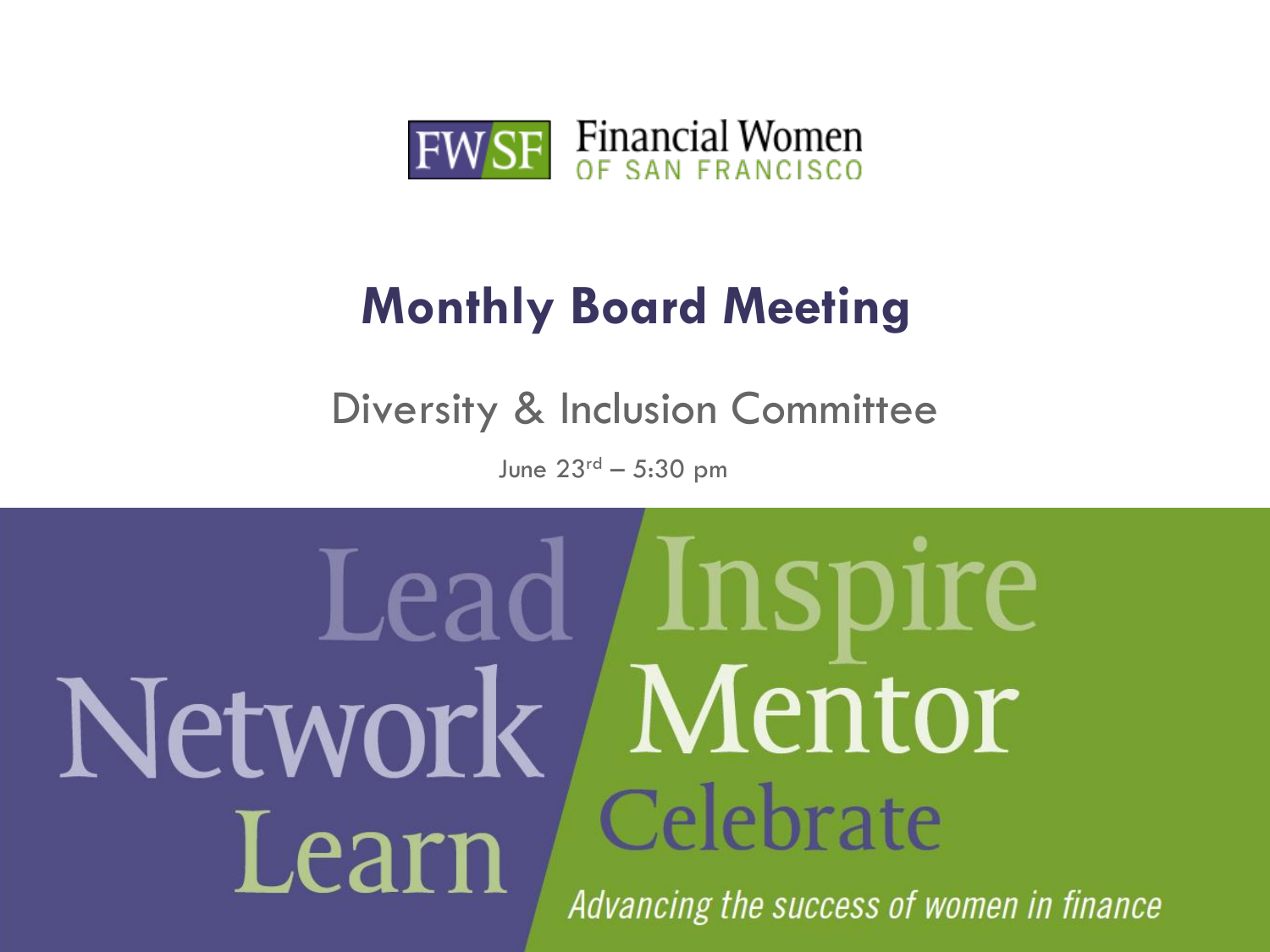Monthly Board Meeting



## Focus Topic: Diversity & Inclusion

### AGENDA

- Commemoration of Juneteenth
- Interconnectedness of Covid-19 and Racism
- What does this mean for us as an organization?
- Learning and growing through uncomfortable conversations
- Communicating and leading inclusively
- **Group Discussion**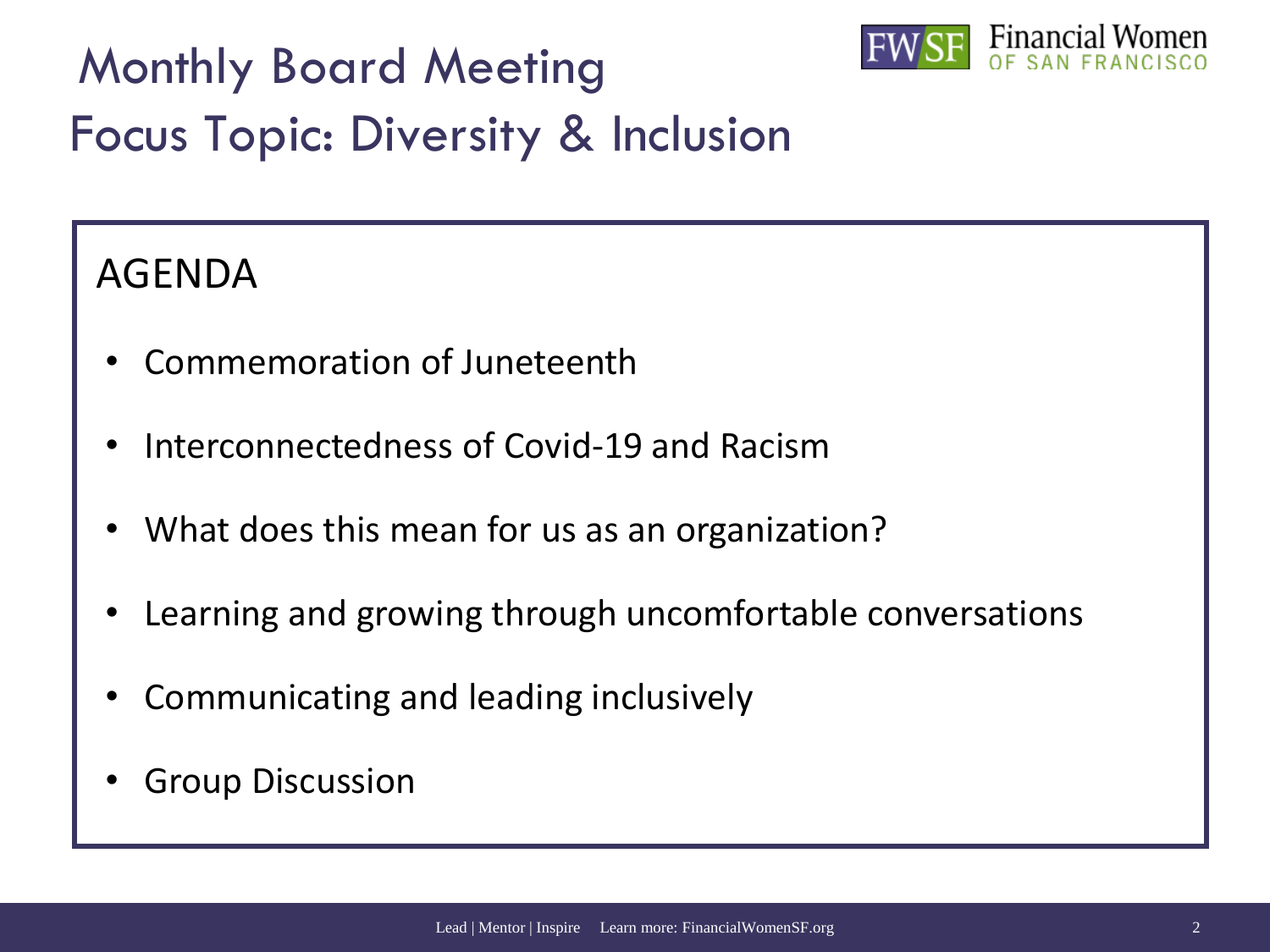

## What is Juneteenth?

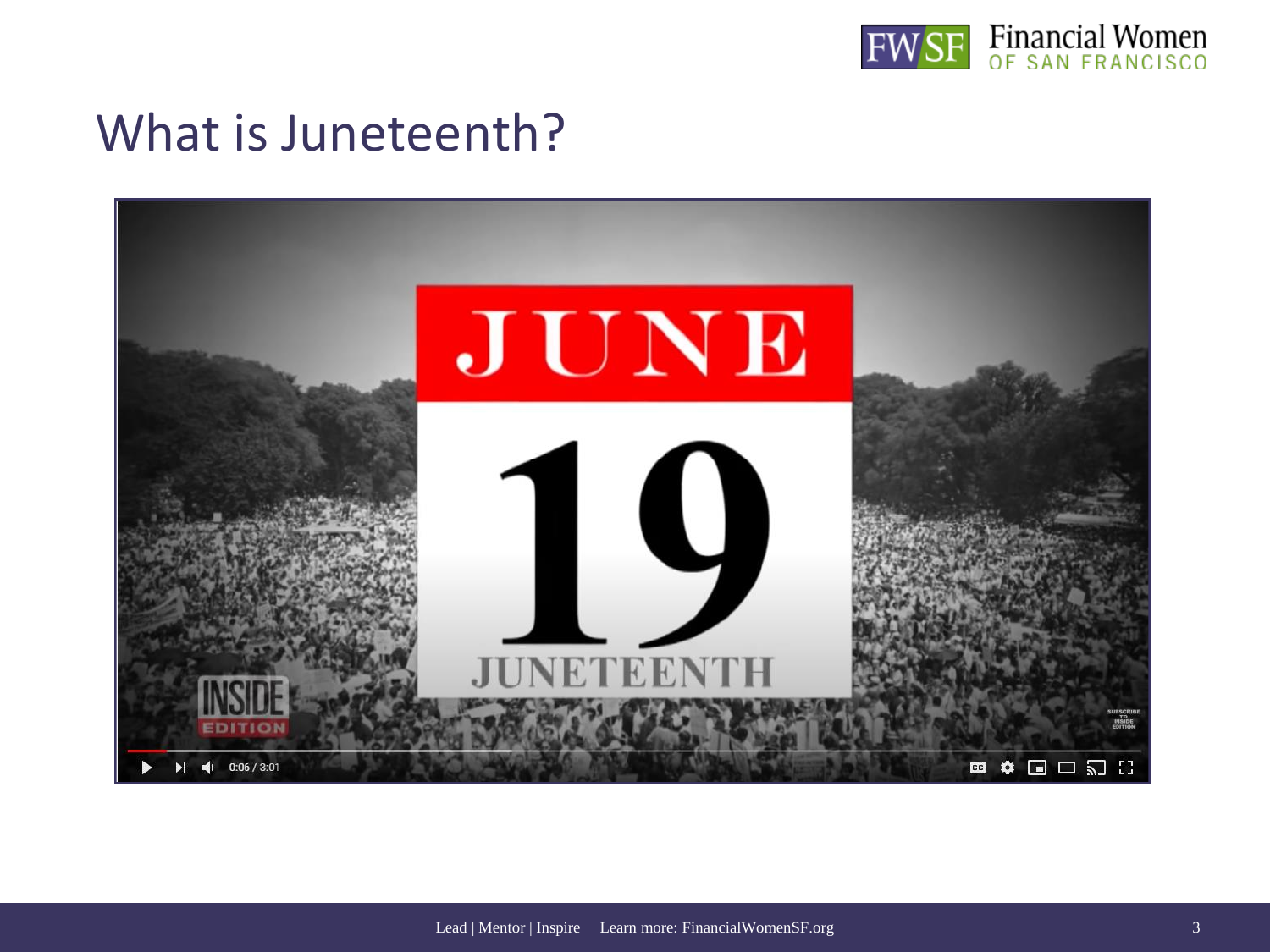

# We are walking the talk by educating ourselves and our community



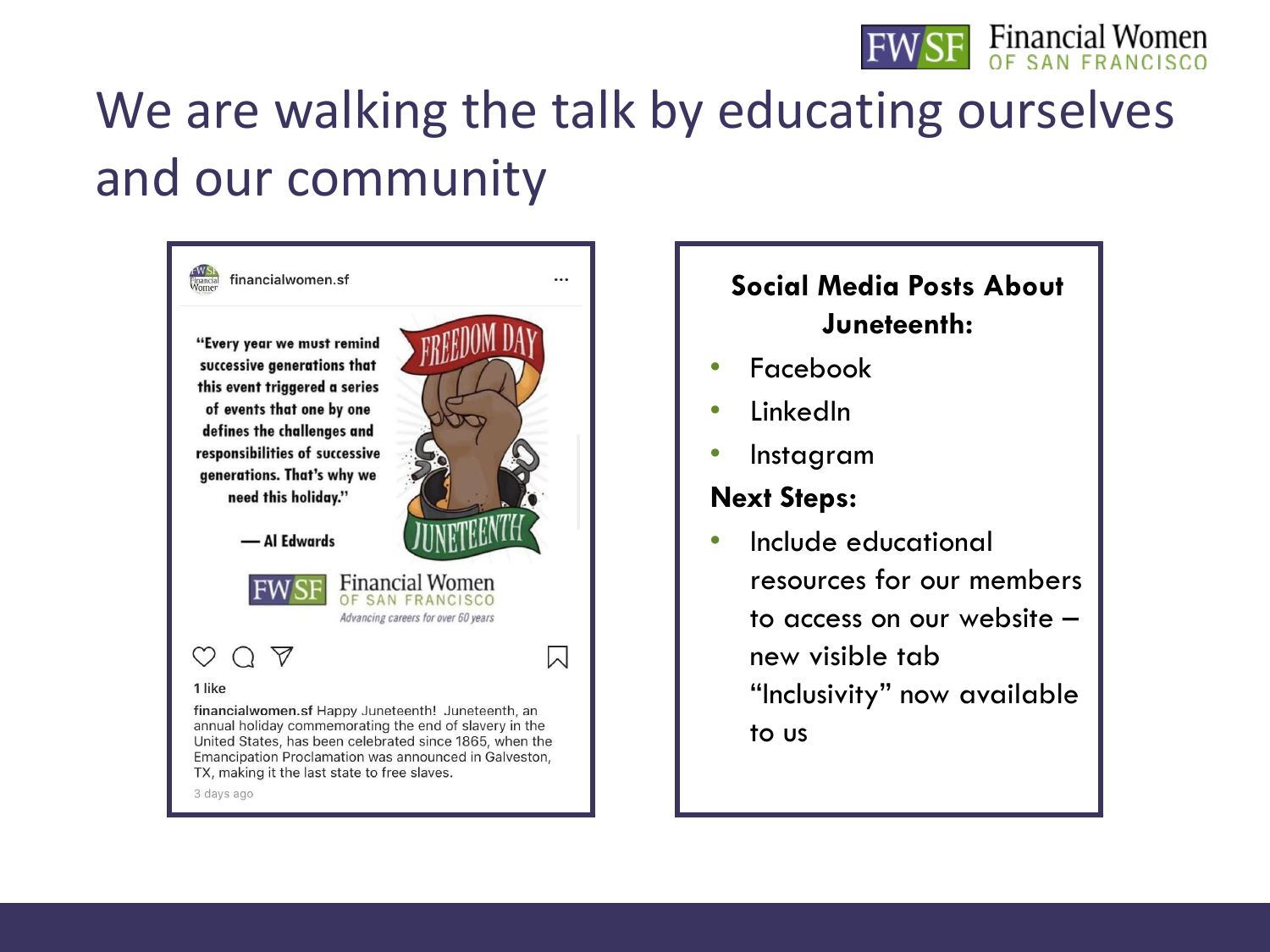

## **Racism and the Pandemic are interconnected –**

which means that covid-19 disproportionately affects BIPOCS

This is due in part to the fact that Black Americans, Indigenous Americans and People of Color:

- Less likely to be able to work from home
- Less likely to have access to quality healthcare
- Less likely to have access to technology and tools for their children's education
- More likely to have jobs that make them essential workers
- More likely to live in multi-generational homes where social distancing is difficult
- More likely to live in areas that are affected by air pollution
- More likely to experience food insecurity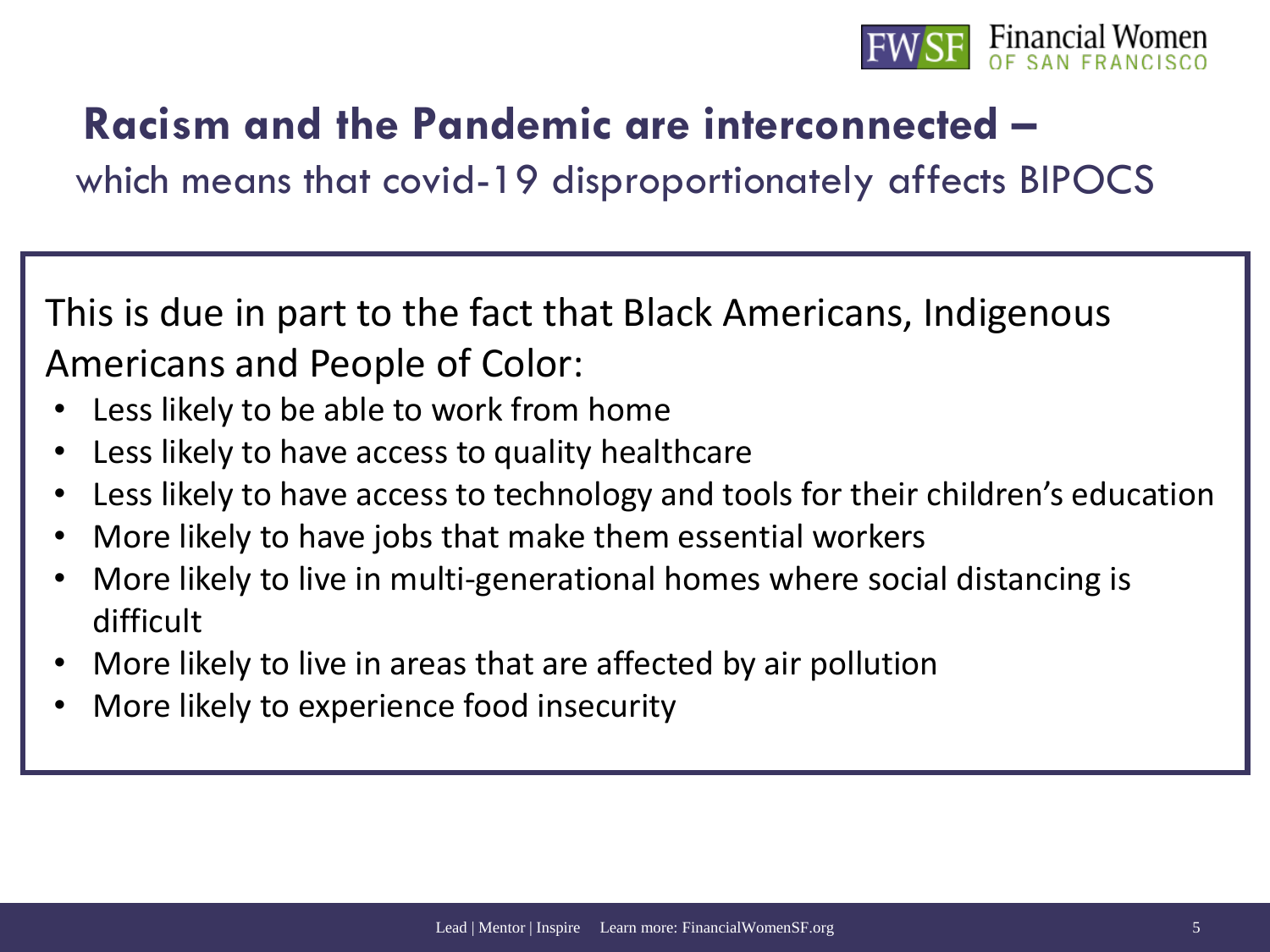

# **Levels of Racism**



### **Systemic Level**

- Immigration policies
- Incarceration policies
- Civil rights
- Predatory banking

### **Community Level**

- Differential resource allocation ٠
- Racially or class segregated schools

### **Institutional Level**

- Hiring and promotion practices
- Under- or over-valuation of contributions

### **Interpersonal Level**

- Overt discrimination
- **Implicit bias**

### **Intrapersonal Level**

- Internalized racism
- Stereotype threat
- **Embodying inequities**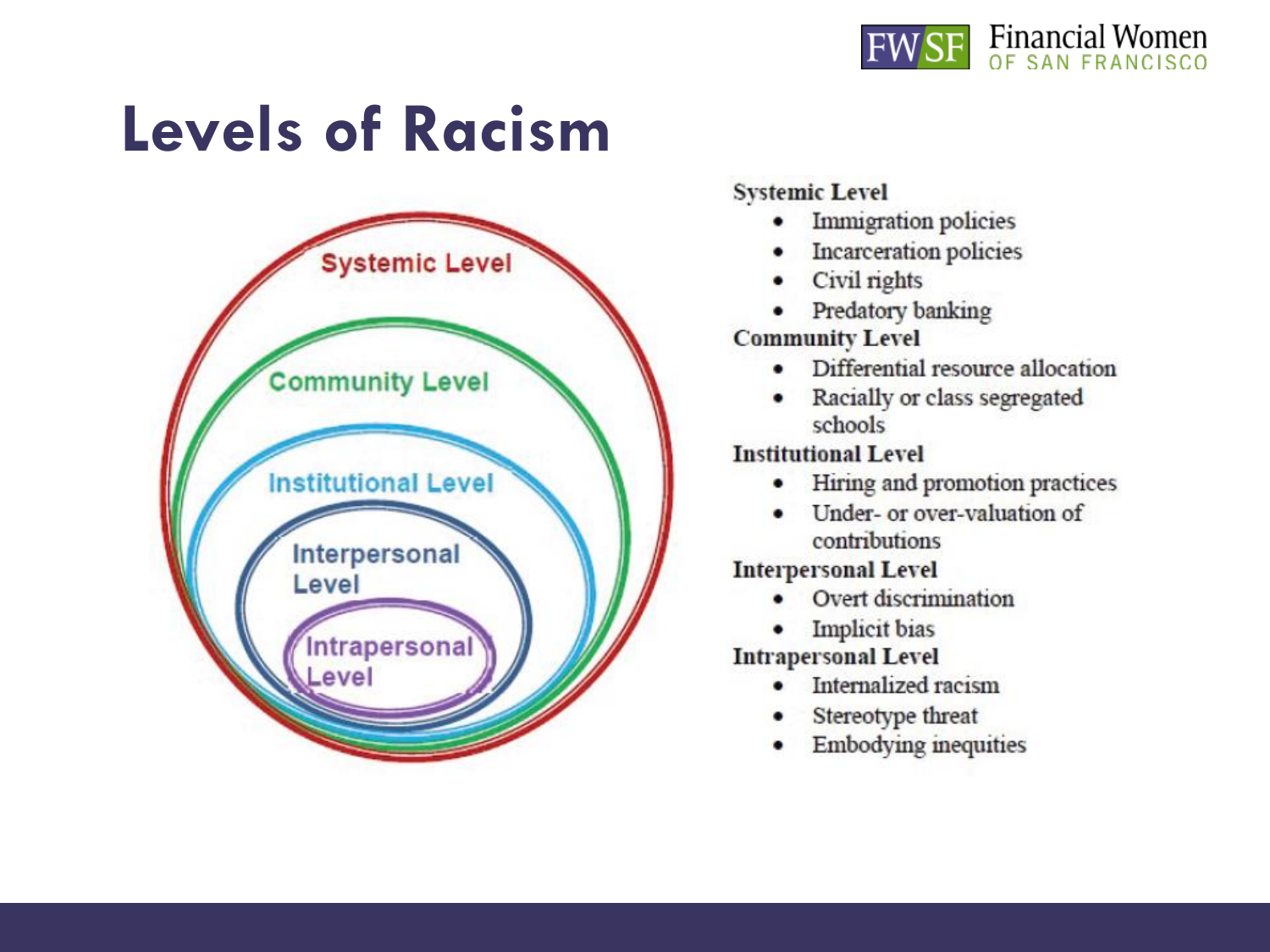# **Racialization distorts are all parts of systems – Criminal Justice**



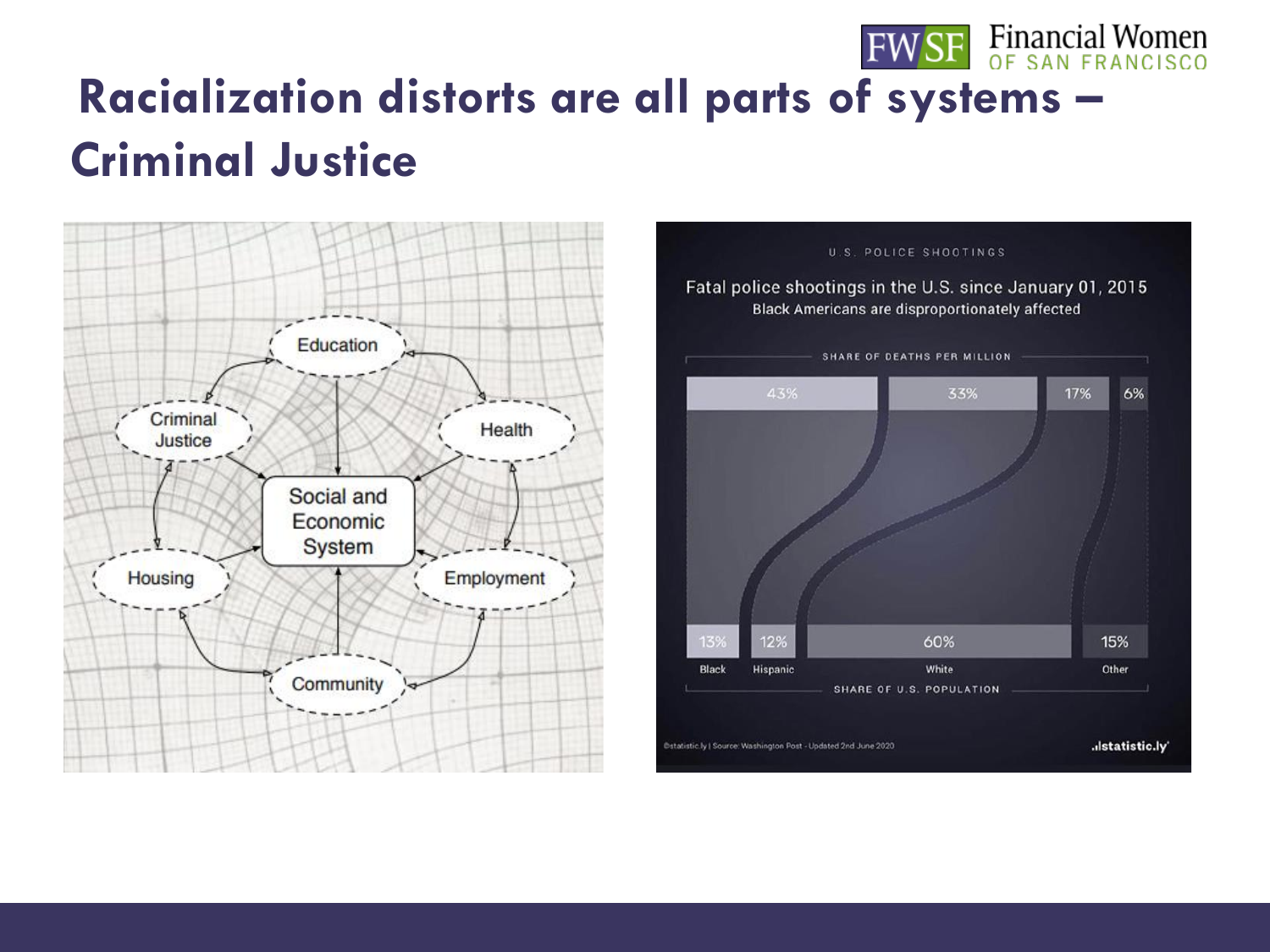

# **Racialization distorts are all parts of systems -Healthcare**



**Black Women** in the US are 243% more likely to die from pregnancy or childbirth related causes.

### **Black mothers die at:**

 $3-4x$ 

the rate of white mothers, one of the widest of all racial disparities in women's health.

## $12x$

the rate of white mothers in the state of New York during pregnancy or childbirth.

due to racism

in the healthcare system.

Citation: CDC Pregnancy-Related Deaths

pfw.guide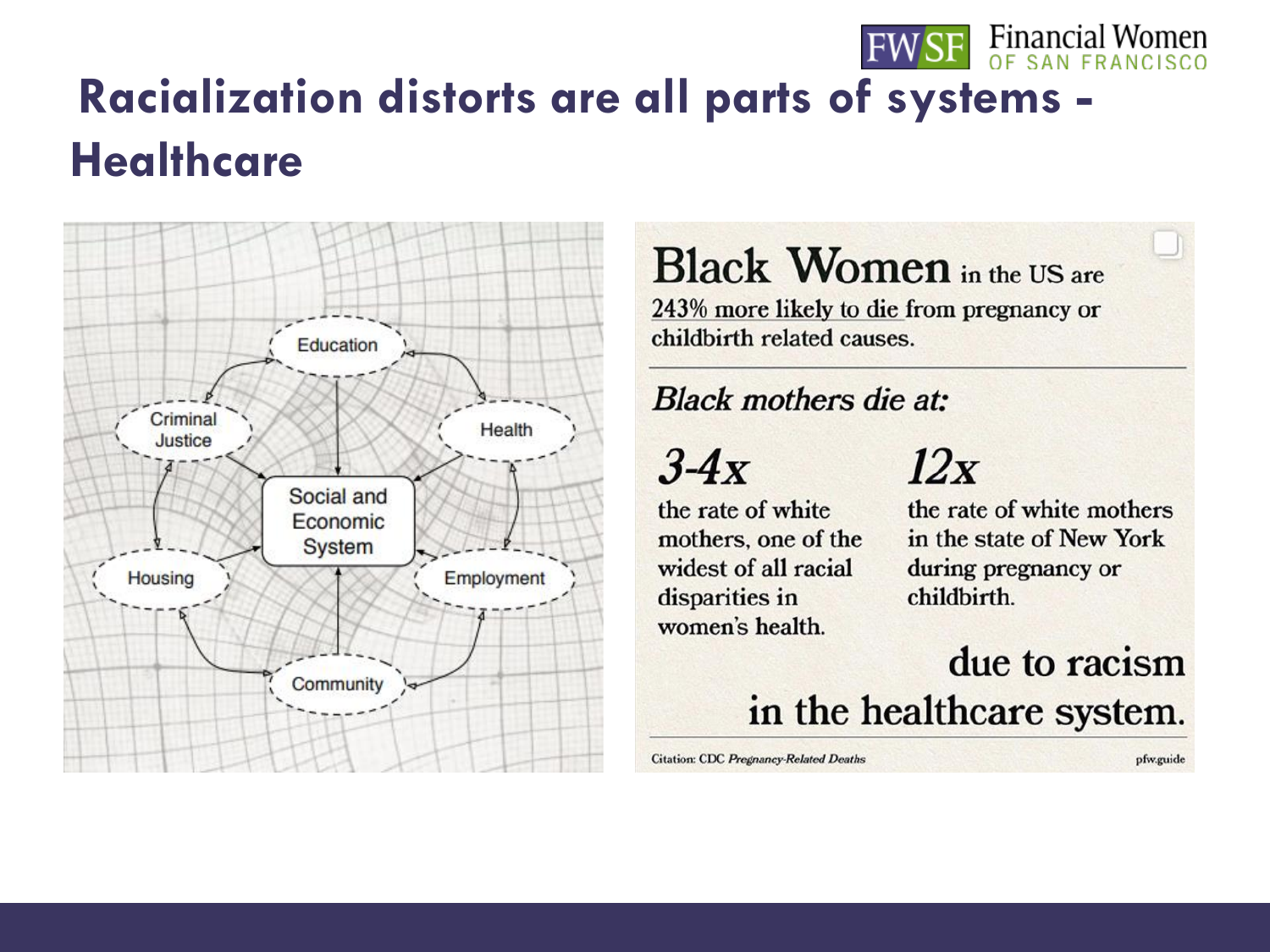

## **What does this mean for us?**

System Racism contributes to the gender gaps and lack of representation in Finance that we are tackling as an organization.



### 2019:

| • Fortune 500 CEOs:         | 98%  | male |
|-----------------------------|------|------|
| • Presidency:               | 100% | male |
| • Vice Presidency:          | 100% | male |
| • Senate:                   | 75%  | male |
| • House of Representatives: | 70%  | male |
| • Current POTUS Cabinet:    | 84%  | male |
| • U.S. Mayors:              | 80%  | male |
| • U.S. Governors:           | 84%  | male |
| • Federal Judges:           | 87%  | male |
| • Police officers:          | 85%  | male |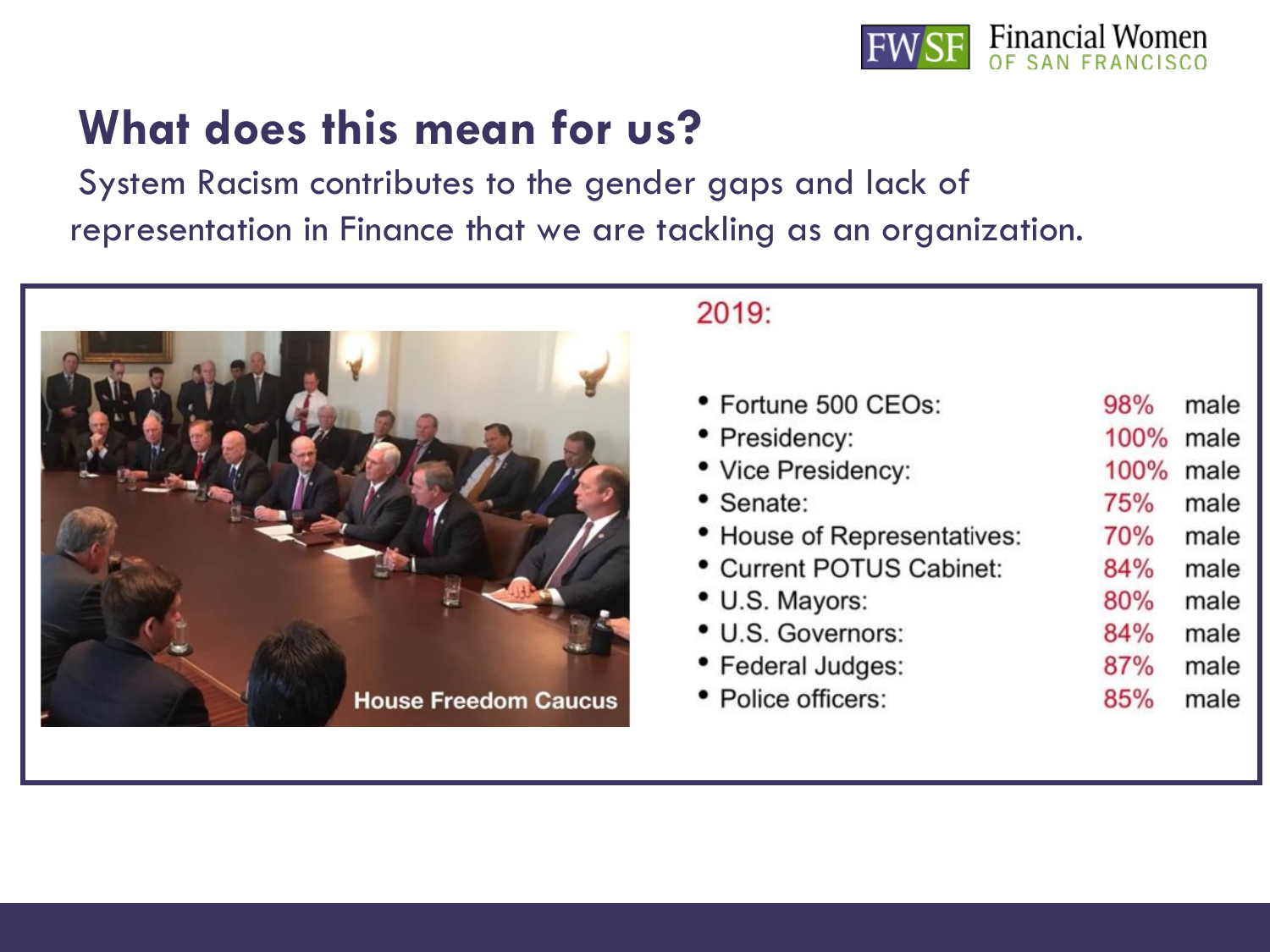

## **What does this mean for us?**

The demographic of people in positions of power making decisions about how societal and cultural norms are constructed are white men.

### 2019

| <b>Presidency:</b>               | <b>100% white</b>                       | People who decide which TV shows we see: 93% white   |                           |
|----------------------------------|-----------------------------------------|------------------------------------------------------|---------------------------|
| <b>Vice Presidency:</b>          | <b>100% white</b>                       | People who decide which books we read:               | 90% white                 |
| <b>Senate</b>                    | 91% white                               | People who decide which news is covered:             | 85% white                 |
| <b>House of Representatives:</b> | 73% white                               | People who decide which music is produced: 95% white |                           |
| <b>POTUS Cabinet</b>             | 89% white                               | <b>School Teachers:</b>                              | 82% white                 |
| Governors:                       | 98% white                               | Full-time college professors:                        | 84% white                 |
| <b>Mayors:</b>                   | 88% white                               | Owners of men's pro football teams:                  | 97% white                 |
| <b>Military Advisors:</b>        | <b>100% white</b>                       | Owners of men's pro basketball teams:                | 98% white                 |
| <b>Federal Judges:</b>           | 88% white                               | (players: 75% black)                                 |                           |
| <b>Police Officers:</b>          | 80% white<br>©2019 Robin DiAngelo, Ph.D |                                                      | @2019 Robin DiAngelo, Ph. |
|                                  |                                         |                                                      |                           |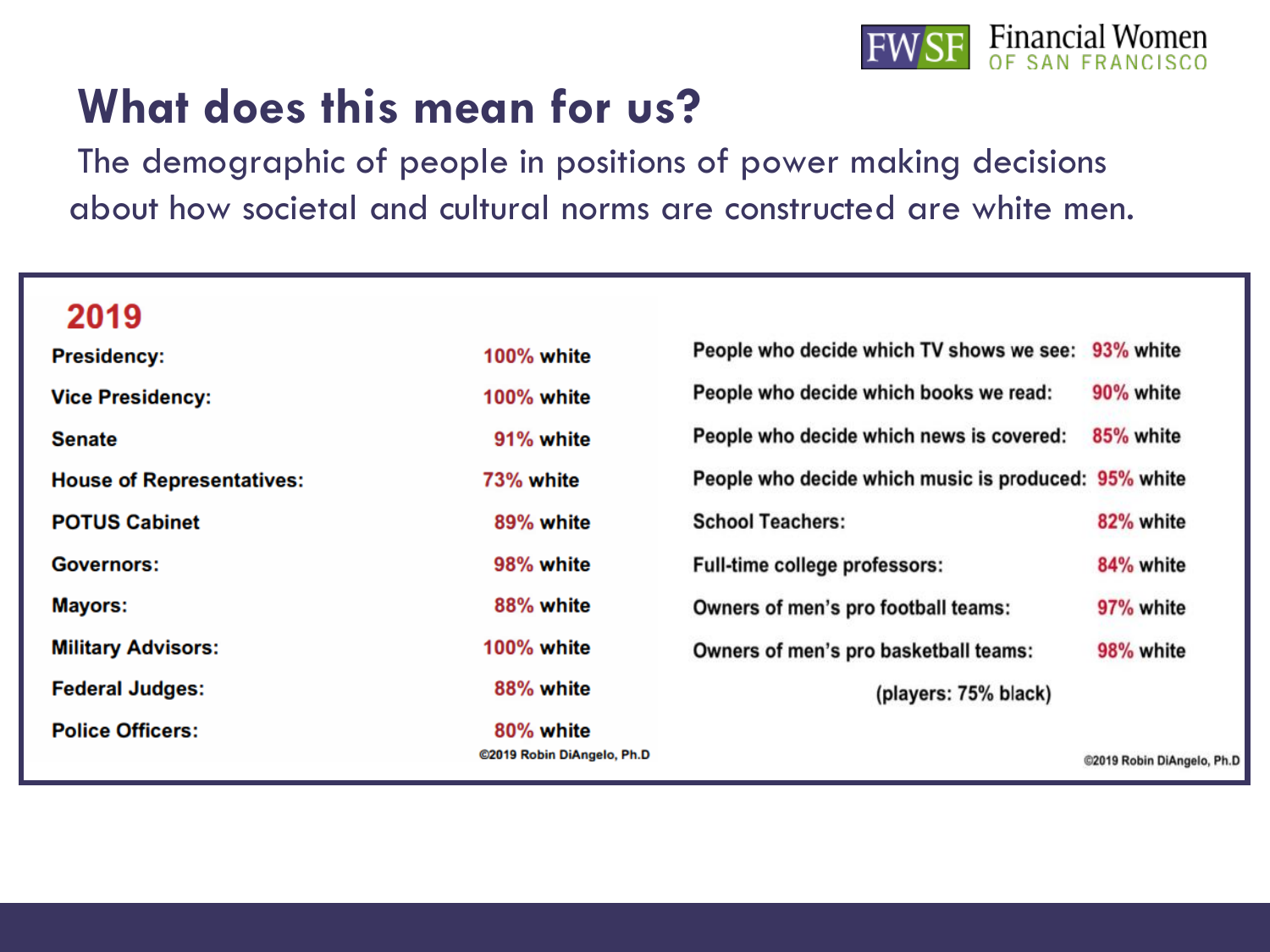

▣ ✿ ◘ □ ۞ ∷

### To learn and grow we have to be open to having uncomfortable conversations

 $| 0.04 / 9.27$ 

Welcome to the first of hopefully many episode of Uncomfortable Conversations with a Black Man.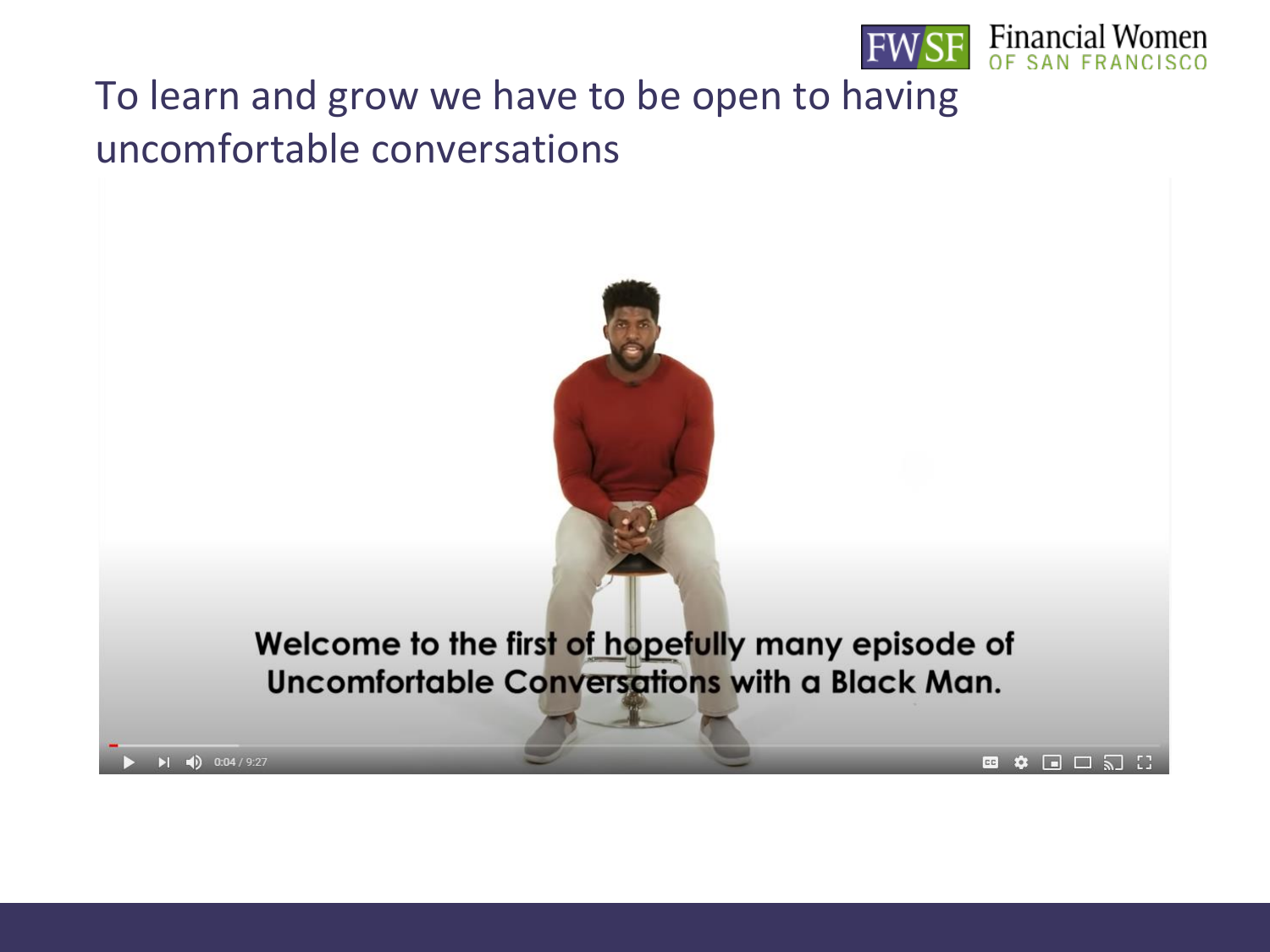

## Communicating and Leading Inclusively

- In Community: We gather together to learn and support one another, so do your part to ensure a safe environment for all.
- **Empathy First:** Listen with your heart and be open to feedback. We're all learning and navigating this together.
- **Self-Awareness:** Be mindful of the words and tone you use to make a point or frame the conversation. Remember to avoid centering the narrative around yourself if you're not a member of the identity group most affected right now.
- **Privacy Matters:** Keep the conversation confidential, and examples or stories anonymous.
- **Speak Up:** If you hear something problematic, call it out with kindness and good intention.
- **Invest in the Practice:** Our goal is to ignite conversations. We aren't looking to provide all of the answers or resources in one session – anti-racist work is a practice.

Source: Latinas in Tech Guidelines